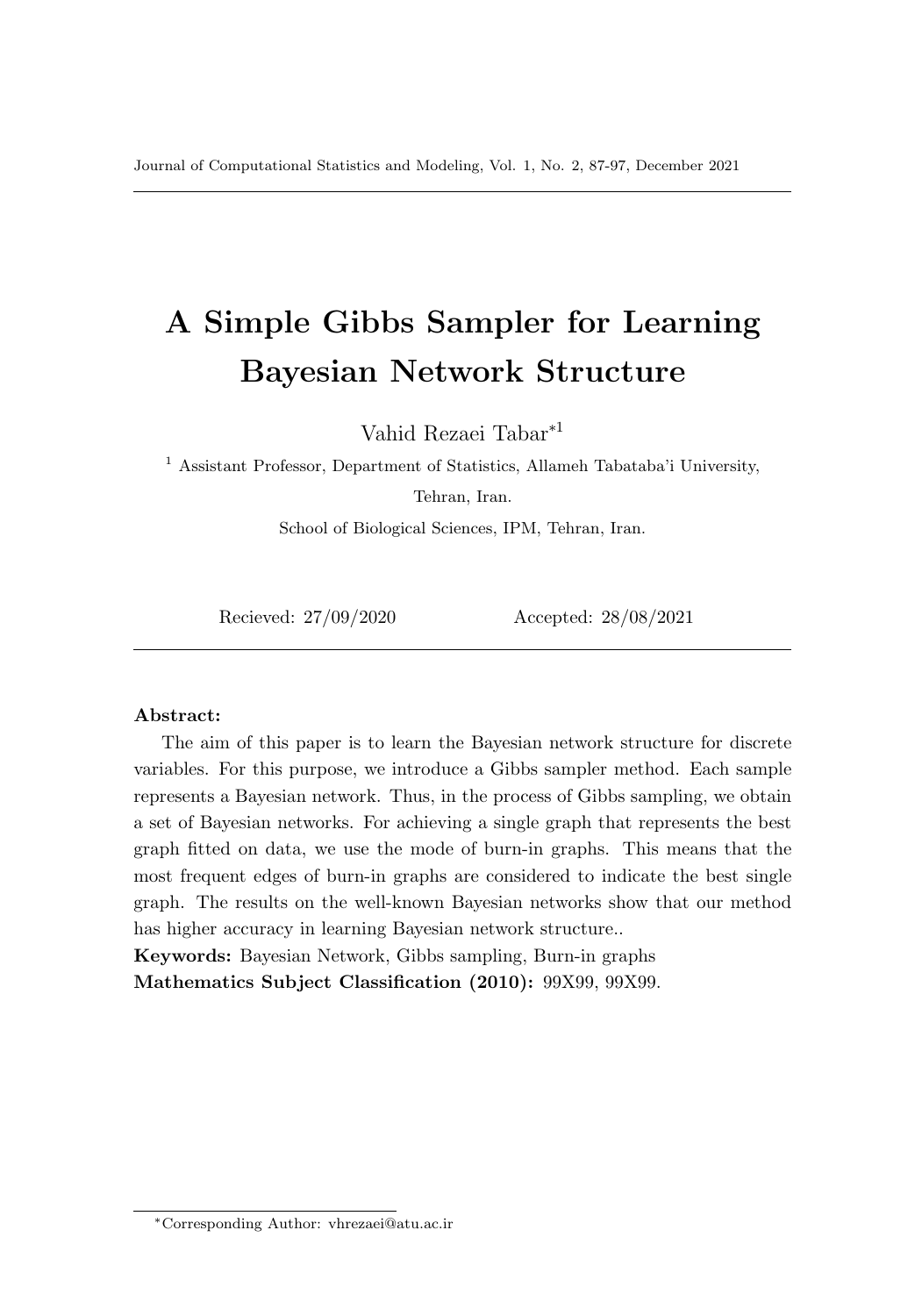#### 1. Introduction

A graphical model is a statistical model embodying a set of conditional independence relationships. We consider the structure learning for graphical models based on the directed acyclic graphs (DAGs), which are known as Bayesian network (BN) [\(Pearl](#page-10-0) , [1998\)](#page-10-0). In BNs, the nodes are random variables, and the arcs specify the conditional independence structure between the random variables [\(Heckerman](#page-9-0) , [1998\)](#page-9-0). The learning task in a BN can be separated into two subtasks, structure learning; which is to identify the topology of the network, and parameter learning; which is, to estimate the parameters (conditional probabilities) for a given network topology[\(Arias et al.](#page-9-1) , [2015\)](#page-9-1).

One hypothetically well-founded approach for learning BN is to use the Markov Chain Monte Carlo (MCMC) techniques. This approach is very popular, and variations have been used by [Madigan et al.](#page-9-2) [\(1995\)](#page-9-2) and [Giudici and Giudici](#page-9-3) [\(2003\)](#page-9-3). [Madigan et al.](#page-9-2) [\(1995\)](#page-9-2) proposed the original version of the MCMC in which each move in the Markov chain consists of basically a single edge changes to the current graph  $(G)$ . This algorithm is a classical Metropolis-Hastings sampler. The acceptance probability is  $min(1, r(G', G))$ :

$$
r(G', G) = \min\{1, \frac{\# nbd(G)P(G'|D)}{\# nbd(G')P(G|D)}\},
$$
\n(1.1)

where  $G'$  is the proposal BN,  $P(G|D)$  is the posterior probability of a graph given a database of cases D, and  $\#nbd(G)$  is the number of neighbors which consist of the current graph  $G$ , and a set of graphs with either one edge more or one edge fewer than a current graph.

While the original version of MCMC generally performs well in little spaces with a few variables, it is rather slow in convergence with a larger number of variables, and the chain is getting trapped in local high probability. For overcoming this problem, some methods have been introduced. [Friedman and Koller](#page-9-4) [\(2003\)](#page-9-4) proposed a variety of the MCMC algorithm based on the node ordering. [Niinimaki et al.](#page-9-5) [\(2012\)](#page-9-5) presented an algorithm based on the partial node ordering to make smoother sampling space. [Su and Borsuk](#page-10-1) [\(2016\)](#page-10-1) improved the structure of MCMC for BNs through the Markov blanket resampling and [Goudie and Mukherjee](#page-9-6) [\(2016\)](#page-9-6) used a specific Gibbs sampling based on the entire sets of parents for multiple nodes from the appropriate conditional distribution.

In this paper, we focus on the discrete variables and introduce a novel Gibbs sampler for learning BN without considering entire sets of parents. More details are presented in section 2.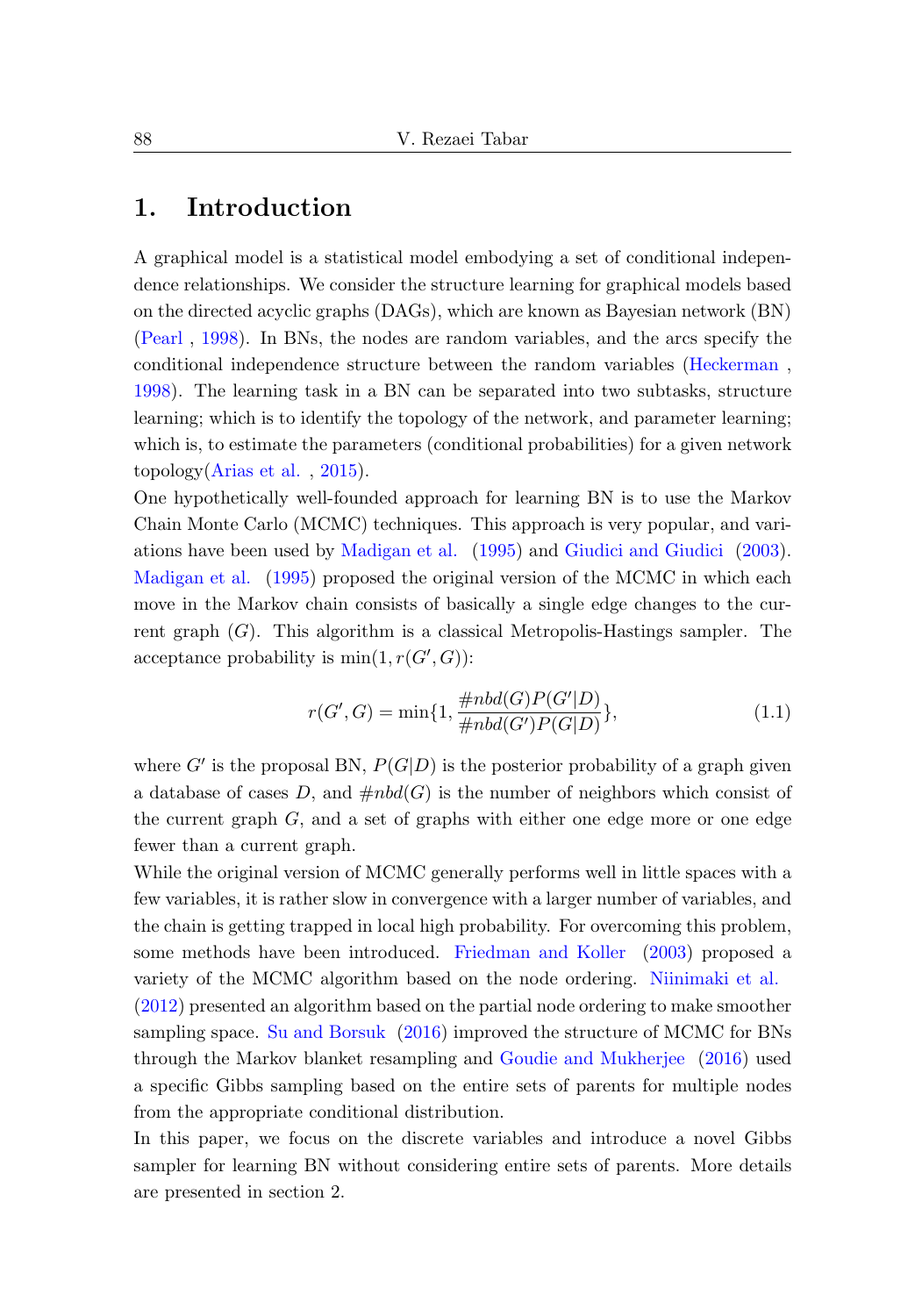This paper is organized as follows: in section 2, we introduce the proposed method. The Experimental Results and Discussion are presented in section 3 and section 4, respectively.

#### 2. Proposed Method

Suppose we have a domain of discrete variables  $U = \{X_1, \dots, X_n\}$  and a complete database of cases D. We wish to determine the joint distribution of data and BN. For this purpose, the following assumptions must be considered [\(Heckerman and](#page-9-7) [Geiger](#page-9-7) , [1995\)](#page-9-7).

**Assumption 1.** Given domain U and D, let  $D_l$  denote the first  $l-1$  cases in the database. In addition, let  $x_{il}$  and  $\Pi_{il}$  denote the variable  $x_i$ , and the parent set  $\Pi_i$ in the lth case, respectively. Then, for a Bayesian network structure  $B$  in  $U$ , there exist positive parameters  $\Theta$  such that, for  $i = 1, \dots, n$ , and for all  $k, k_1, \dots, k_{i-1}$ ,

$$
P(x_{il} = k|x_{1l} = k_1, \cdots, x_{(i-1)l} = k_{i-1}, D_l, \Theta) = \theta_{ijk}
$$
\n(2.2)

where j is the state of  $\Pi_{il}$  consistent with  $\{x_{1l} = k_1, \cdots, x_{(i-1)l} = k_{i-1}\}\$ .

This assumption is known as "Multinomial Sample Assumption" and  $\theta_{ijk}$  denotes the multinomial parameters. If we let  $N_{ijk}$  be the number of cases in the database D in which  $x_i = k$  and  $\Pi_i = j$ , then

$$
P(D|\Theta) = \prod_{i} \prod_{j} \prod_{k} \theta_{ijk}^{N_{ijk}}.
$$
 (2.3)

Assumption 2. Let define  $\Theta_{ij} = \bigcup_{k=1}^{r_i} \theta_{ijk}$ ,  $\Theta_i = \bigcup_{j=1}^{q_i} \Theta_{ij}$  and  $\Theta = \bigcup_{i=1}^{n_i} \Theta_i$ , in which  $r_i$  is the number of states of variable  $x_i$  and  $q_i$  is the number of states of  $\Pi_i$ . Then the proper prior distribution of  $\Theta_{ij}$  is Dirichlet. This assumption says that there exist exponents  $N'_{ijk}$ , which depend on a given network B, that satisfy

$$
\pi(\Theta_{ij}|B) = c \cdot \prod_k \theta_{ijk}^{N'_{ijk}-1},\tag{2.4}
$$

where c is a normalization constant.

When every parameter set of  $B$  has a Dirichlet distribution, we simply say that  $\pi(\Theta|B)$  is also Dirichlet. Combining the Dirichlet assumption and Eq.2.2, the following posterior probability is obtained:

$$
\pi(\Theta|D, B) = c \cdot \prod_{i} \prod_{j} \prod_{k} \theta_{ijk}^{N'_{ijk} + N_{ijk} - 1}.
$$
\n(2.5)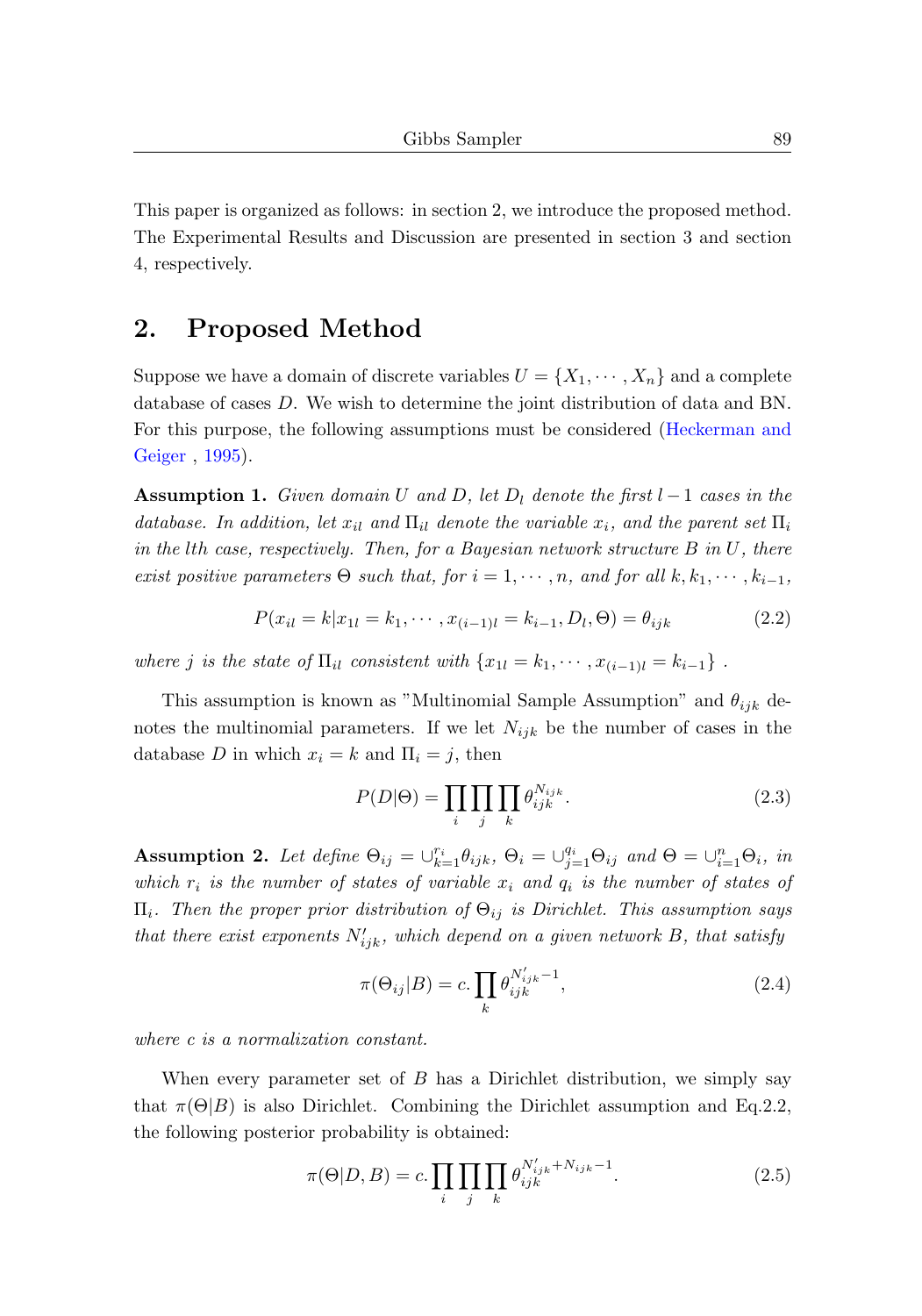As shown, all the above equations are calculated for a given network B. However, in practice, we imagine that the data is a random sample from an unknown B. Thus, instead of  $\pi(\Theta|D, B)$ , we need to determine the posterior distribution  $\pi(\Theta, B|D)$ . The search space of all BN structures is extremely large. It has been shown that the number of different structures grows super-exponential with respect to the number of nodes [\(Pearl](#page-10-0) , [1998\)](#page-10-0). Thus, identifying the correct structure among all structures is a NP-hard problem. According to the product rule of probability, we have:

$$
\pi(\Theta, B|D) = \pi(\Theta|B, D)\pi(B|D). \tag{2.6}
$$

To sample from the joint posterior distribution  $\Theta$  and B, we first sample from the posterior  $\pi(B|D)$  and replace it in full conditional posterior  $\pi(\Theta|B, D)$ . We then have samples of  $\Theta$  and  $B$ .

Our approach for estimating the marginal posterior  $\pi(B|D)$  is Gibbs sampling. Gibbs sampler involves ordering the parameters and sampling from the conditional distribution for each parameter given the current value of all the other parameters and repeatedly cycling through this updating process. For learning BN using Gibbs sampler, we redefine the unknown structure  $B$  by a set of new parameters  $e = \{e_{uk}, 1 \le u < k \le n\}$  as follows:

$$
e_{uk} = \begin{cases} 0 & \text{There is no edge between node } u \text{ and node } k \\ 1 & \text{There is a directed edge from node } u \text{ to node } k \\ -1 & \text{There is a directed edge from node } k \text{ to node } u \end{cases}.
$$

In other words, the existence and the direction of the edges in B are specified by a set of parameters  $\{e_{uk}\}\$ . This means that

$$
\pi(B|D) = \pi(\{e_{uk}\}|D). \tag{2.7}
$$

The samples from  $\pi({e_{uk}}|D)$  represent the estimated BN. Thus, we need to calculate the following full conditional probabilities in the context of Gibbs sampling:

$$
\pi(e_{uk}|\{e_{-uk}\}, D) \propto P(D|\{e_{uk}\})\pi(e_{uk}|\{e_{-uk}\}),\tag{2.8}
$$

where  $\{e_{-uk}\}\$ is a set of edges except  $e_{uk}$ . For calculating  $P(D|\{e_{uk}\})$  in Eq.2.7, we need to use the "Parameter Independence" (Assumption 3) and "Parameter Modularity" (Assumption 4) as follows: [\(Heckerman and Geiger](#page-9-7) , [1995\)](#page-9-7).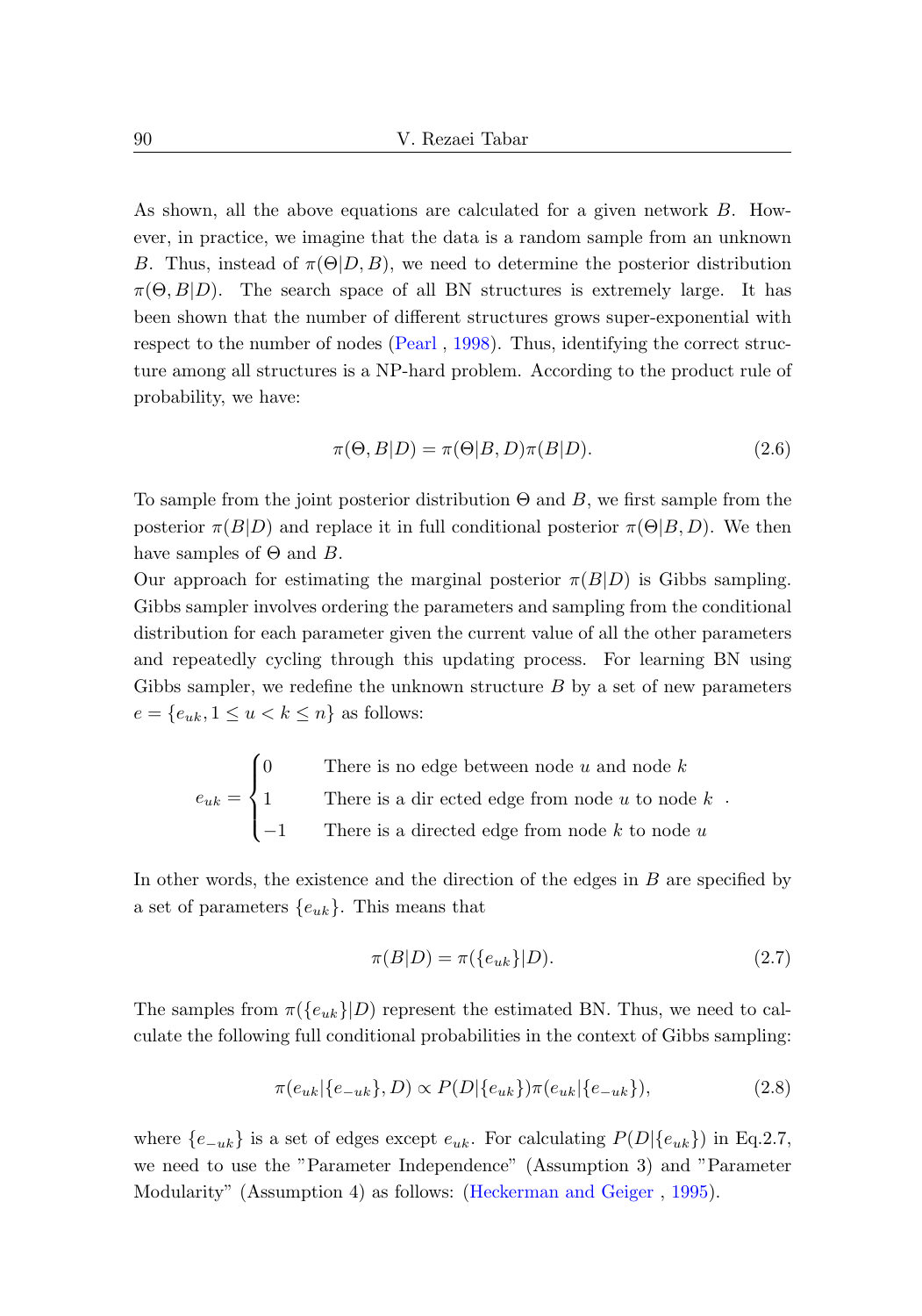Assumption 3. Given a network structure B, we have:

$$
a.\pi(\Theta|B) = \prod_{i=1}^{n} \pi(\Theta_i|B)
$$

$$
b.\pi(\Theta_i|B) = \prod_{i=1}^{q_i} \pi(\Theta_{ij}|B).
$$

Assumption 3a says that the parameters associated with each variable in a network structure are independent. This assumption is called global parameter independence. Assumption 3b says that the parameters associated with each state of the parents of a variable are independent. This assumption is called local parameter independence.

**Assumption 4.** Given two network structures  $B_1$  and  $B_2$ , if  $X_i$  has the same parents in  $B_1$  and  $B_2$ , then:

$$
\pi(\Theta_{ij}|B_1) = \pi(\Theta_{ij}|B_2)
$$

This assumption says that the densities for parameters  $\Theta_{ij}$  depend only on the structure of the network.

Based on the consequences of these assumptions, the following formula is obtained for  $P(D|\{e_{uk}\})$  (for more detail see [\(Heckerman and Geiger](#page-9-7), [1995\)](#page-9-7)):

$$
P(D|\{e_{uk}\}) = \prod_{i=1}^{n} \prod_{j=1}^{q_i} \frac{\Gamma(N'_{ijk})}{\Gamma(N'_{ijk} + N_{ij})} \cdot \prod_{k=1}^{r_i} \frac{\Gamma(N'_{ijk} + N_{ijk})}{\Gamma(N'_{ijk})}.
$$
 (2.9)

To determine the posterior distribution in Eq.2.7, we also need to determine the prior distribution  $\pi(e_{uk} | \{e_{-uk}\}\)$  where it is a critical issue in Bayesian analysis. Most of the prior information about parameters is unreliable. This has led us to use a noninformative discrete uniform prior. More precisely, we consider the noninformative discrete uniform prior on all acyclic networks. This means that for  $\pi(e_{uk} = c | \{e_{-uk}\}\rangle, c = -1, 0, 1$ , if all values of c will result in an acyclic network, then:

$$
\pi(e_{uk} = c | \{e_{-uk}\}) = \frac{1}{3},\tag{2.10}
$$

and if for some values of  $c$ , the graph becomes cyclic, then the prior probability  $\pi(e_{uk} = c | \{e_{-uk}\})$  is uniformly distributed only on the other values of c that make the graph acyclic.

Regarding Eq.2.8 and Eq.2.9, we can take samples from the posterior  $\pi({e_{uk}}|D)$ . These samples indicate the BNs at iterations of Gibbs sampling. Finally, for achieving a single graph that represents the best graph fitted on data, we use the mode of burn-in graphs. This means that the most frequent edges of burn-in graphs are considered as the best single graph.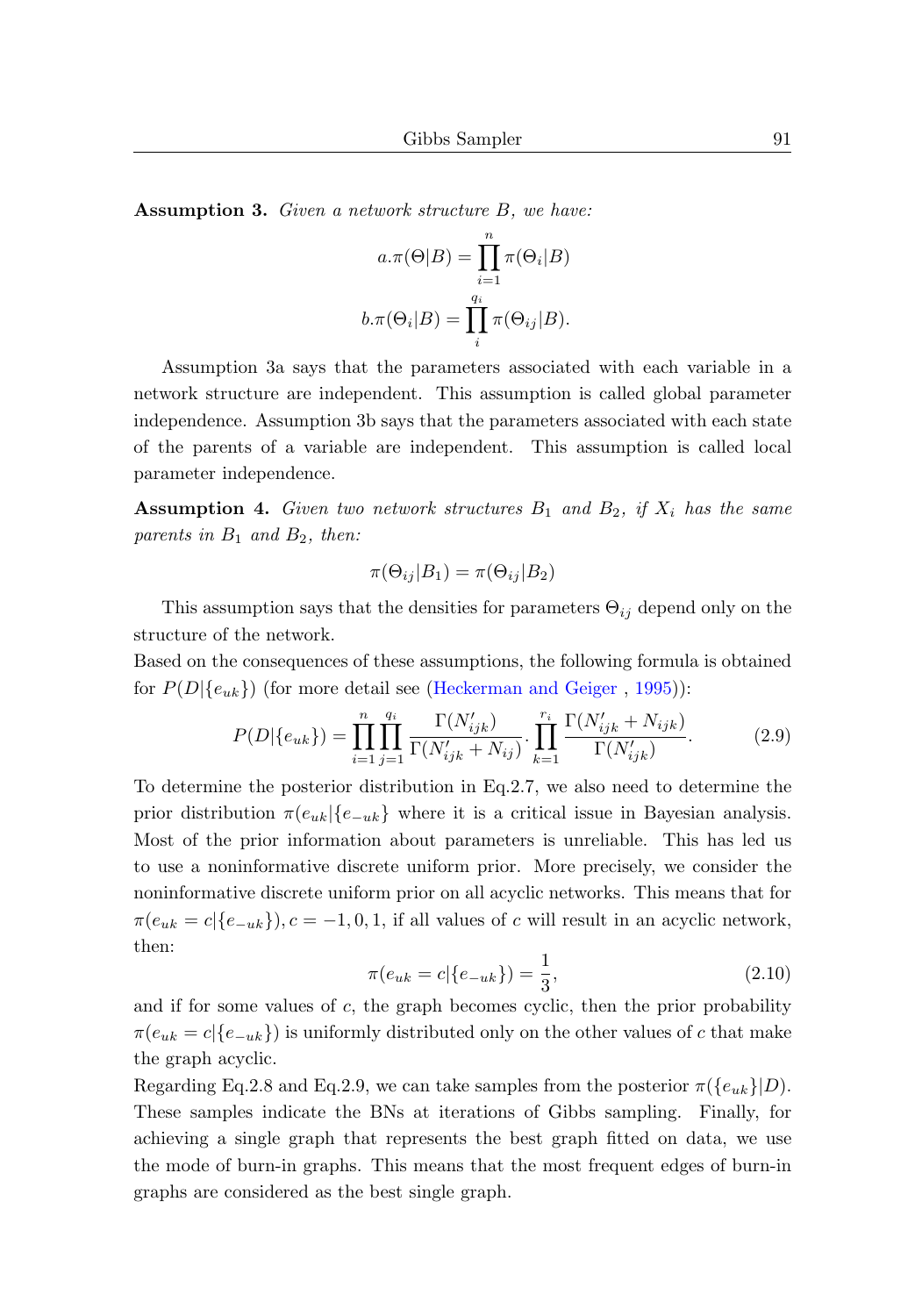## 3. Experimental Results

In this section, we present experimental results. We use four well-known BN structures; Asia [\(Lauritzen and Spiegelhalter](#page-9-8) , [1998\)](#page-9-8), Diabetes [\(Ripley](#page-10-2) , [2007\)](#page-10-2), Learning.test and Alarm [\(Beinlich et al.](#page-9-9) , [1989\)](#page-9-9).



Figure 1: Learning.test, Asia, Diabetes and Alarm networks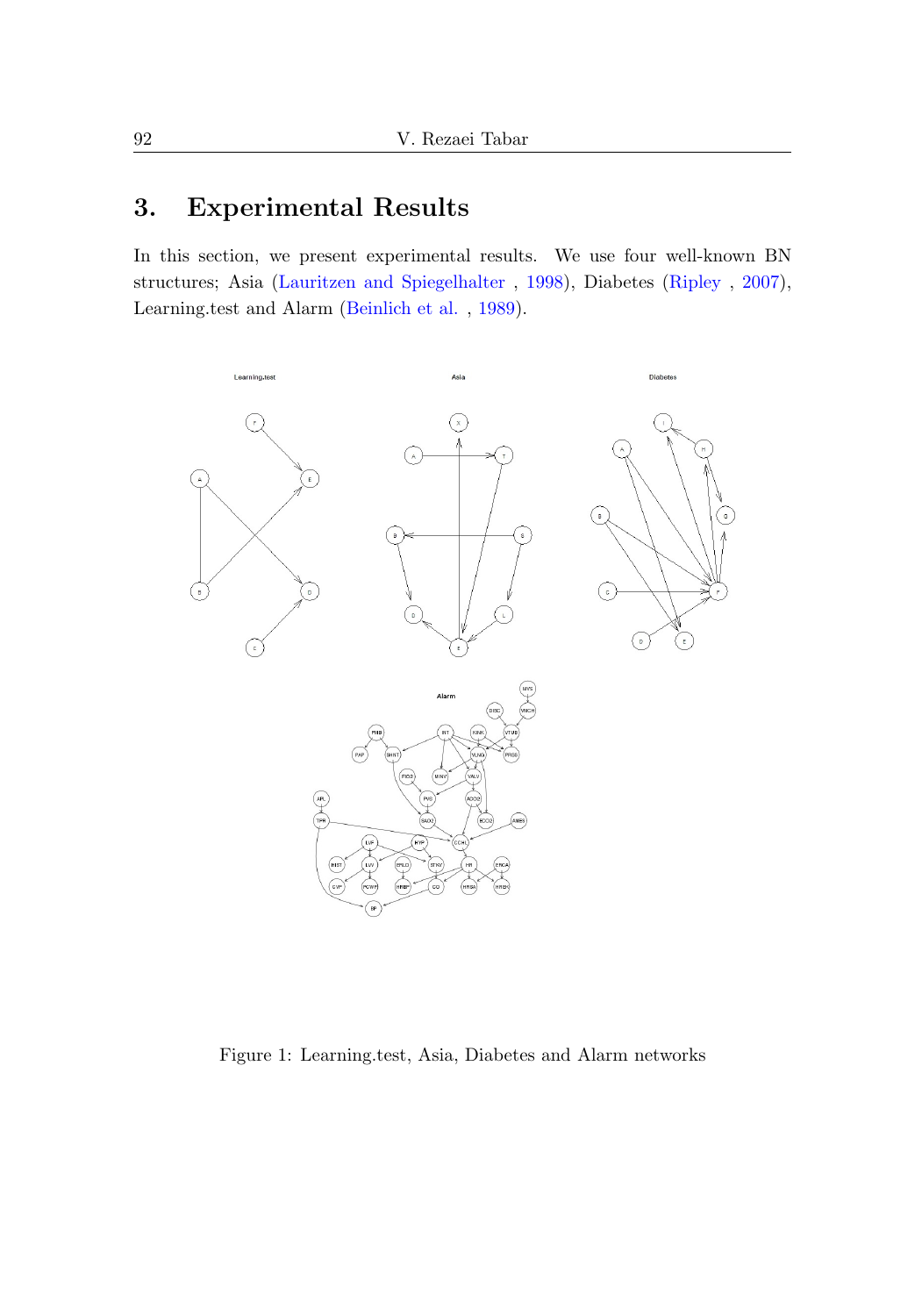We generate 20000 cases from each BN in order to perform multiple tests and estimate more precise metrics.

- The Learning. Test is small synthetic network, for testing purposes. This BN has 6 nodes and 5 edges; each node has two or three values. This BN is available in the "bnlearn" package in R.
- The Asia network has 8 nodes and 8 edges; each variable one has two attributes. This BN is a small BN about lung diseases (tuberculosis, lung cancer, or bronchitis) and visits to Asia.
- The Diabetes network has 9 nodes and 11 edges. This BN is originally from the National Institute of Diabetes and Digestive and Kidney Diseases. The objective is to predict whether a patient has diabetes based on diagnostic measurements.
- The ALARM network has 37 variables and 46 edges; each variable has two, three, or four possible attributes. The Alarm network is designed to provide an alarm message system for patient monitoring.

The existence of the original BNs allows us to define important terms, which indicate the performance of our approach. In this line, we compare the edge scores by computing the number of correct edges, missing, reverse, and additional compared to the original BN by the following definitions:

- Correct edge (C): Edges detected with the same edge direction.
- Reverse edge (R): Edges detected with the opposite edge direction.
- Missing edge(M): Edges not detected compared to the original BN.
- Additional edge(A): Edges that are not presented in the original BN.

Based on these definitions, graph error edges  $(E)$  are computed by summing the three erroneous edge types (i.e., missing, reverse, and additional edges). The edge scores make it possible to define the performance accuracy of the proposed approach by the following equation:

$$
Accuracy = \frac{C}{C + E}.
$$
\n(3.11)

As it is known, in the process of the Gibbs sampling, we obtain many BNs. Thus, for achieving a single graph that represents the best graph fitted on data, we use the mode of burn-in graphs. To evaluate the final graph obtained by the proposed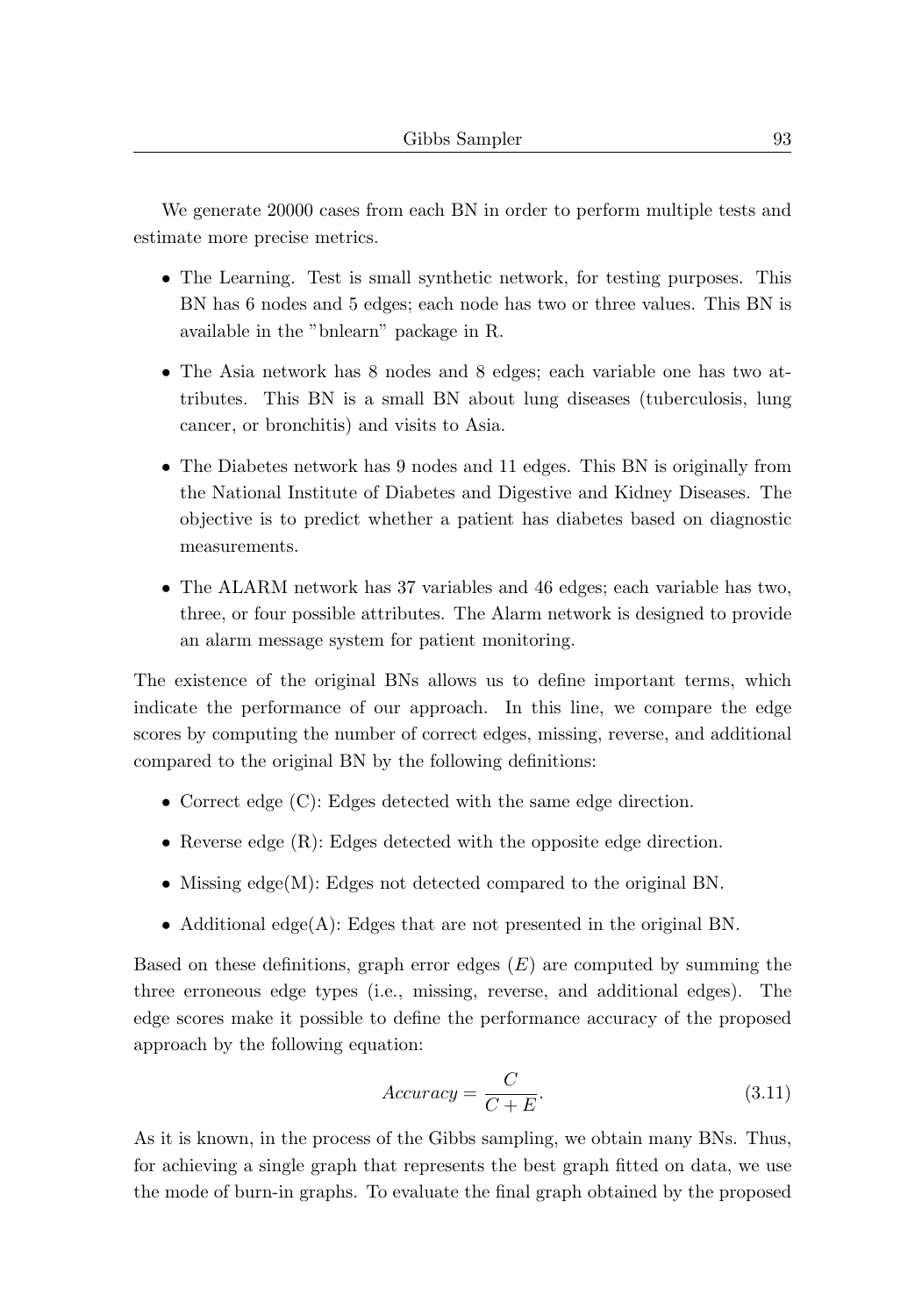method, we report the True Positive rate (TPR) and False Positive Rate, which are defined as follows [\(Fu](#page-9-10) , [2012\)](#page-9-10):

$$
TPR = \frac{C}{T}, \quad FPR = \frac{R+A}{n(n-1)-T}
$$
\n(3.12)

where  $T$  is the total number of original edges. A higher value of  $TPRs$  and small values of FPRs represent the proper graphs fitted to the data.

We compare the performance of our approach with the original MCMC, the method proposed by [Goudie and Mukherjee](#page-9-6) [\(2016\)](#page-9-6), and the following well-known approaches:

- Max-Min Hill-Climbing (MMHC): The MMHC is a hybrid algorithm that combines the Max-Min parents and children algorithm to restrict the search space and the Hill-Climbing algorithm to find the optimal graph structure in the restricted space [\(Tsamardinos et al.](#page-10-3) , [2006\)](#page-10-3). The algorithm first identifies the parents and children set of each variable, then performs a greedy hill-climbing search in the space of DAGs. The search begins with an empty graph. The edge addition, deletion, or direction reversal that leads to the largest increase in score is taken, and the search continues similarly recursively.
- 2-phase Restricted Maximization (RSMAX2): The RSMAX2 is a more general implementation of the Max-Min Hill Climbing, which can use any combination of constraint-based and score-based algorithms [\(Tsamardinos et al.](#page-10-3) [,](#page-10-3) [2006\)](#page-10-3).

The results of using these methods are shown in [1.](#page-8-0) Table1 shows that the proposed method has higher correct values and fewer errors. The results of this paper are very close to the results of [Goudie and Mukherjee](#page-9-6) [\(2016\)](#page-9-6). The computational complexity of the proposed method is higher than the [Goudie and Mukherjee](#page-9-6) [\(2016\)](#page-9-6). For instance, when the number of nodes is 9 (Diabetes), the estimated graphical model for the proposed method contains 11 directed edges, of which 9 edges are present in the true graph, one edge has direction reversed, and one edge is not included in the true graph.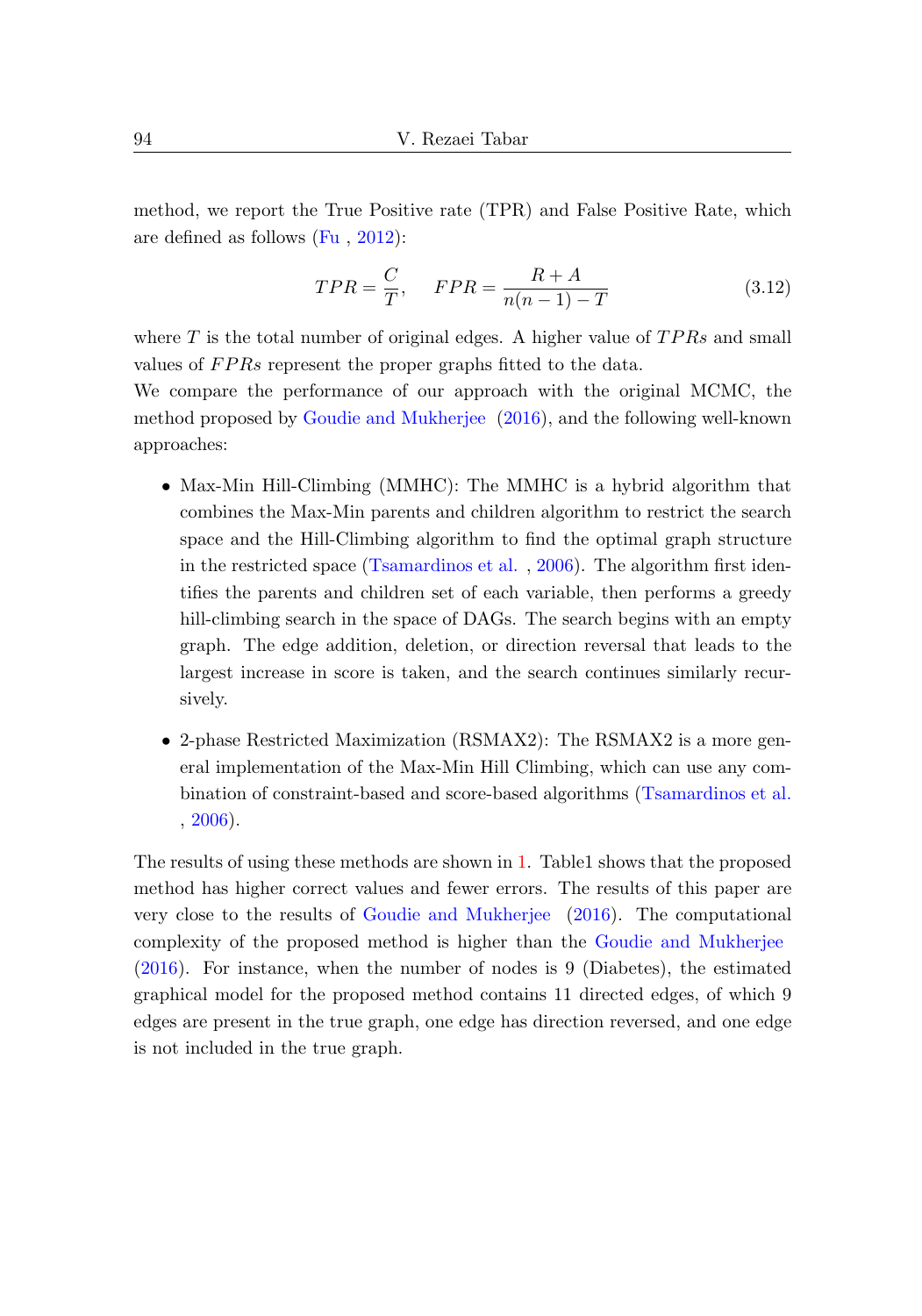| Data                                         | Edge Type   | Proposed Method Original MCMC MMHC RSMAX2 Goudie et al. |                |                |                |                |
|----------------------------------------------|-------------|---------------------------------------------------------|----------------|----------------|----------------|----------------|
| $\label{eq:learning} \textbf{Learning.test}$ | Correct     | $\overline{4}$                                          | 3              | $\overline{4}$ | $\overline{4}$ | $\overline{4}$ |
|                                              | Reverse     | 1                                                       | 1              | 1              | 1              | 1              |
|                                              | Additional  | $\Omega$                                                | 1              | 1              | $\Omega$       | $\Omega$       |
|                                              | Missing     | $\Omega$                                                | 1              | $\Omega$       | 1              | $\Omega$       |
|                                              | Graph error | 1                                                       | 3              | $\overline{2}$ | $\overline{2}$ | 1              |
|                                              | <b>TPR</b>  | 0.80                                                    | 0.60           | 0.80           | 0.80           | 0.80           |
|                                              | FPR         | 0.04                                                    | 0.08           | 0.08           | 0.08           | 0.04           |
| Asia                                         | Correct     | 8                                                       | 5              | 6              | $\overline{4}$ | 8              |
|                                              | Reverse     | $\theta$                                                | 1              | $\overline{0}$ | $\Omega$       | $\theta$       |
|                                              | Additional  | $\Omega$                                                | $\Omega$       | 1              | $\Omega$       | $\theta$       |
|                                              | Missing     | $\Omega$                                                | 1              | $\overline{2}$ | $\overline{4}$ | $\Omega$       |
|                                              | Graph error | $\Omega$                                                | $\overline{2}$ | 3              | $\overline{4}$ | $\Omega$       |
|                                              | <b>TPR</b>  | 1                                                       | 0.62           | 0.75           | 0.5            | 1              |
|                                              | <b>FPR</b>  | $\theta$                                                | 0.02           | 0.02           | $\overline{0}$ | $\theta$       |
| <b>Diabetes</b>                              | Correct     | 9                                                       | 6              | 9              | $\overline{7}$ | 9              |
|                                              | Reverse     | 1                                                       | 1              | 1              | 1              | 1              |
|                                              | Additional  | $\theta$                                                | 1              | 1              | 3              | 1              |
|                                              | Missing     | 1                                                       | $\overline{2}$ | 1              | 3              | $\mathbf{1}$   |
|                                              | Graph error | $\overline{2}$                                          | $\overline{4}$ | 3              | 7              | 3              |
|                                              | TPR.        | 0.81                                                    | 0.54           | 0.81           | 0.63           | 0.81           |
|                                              | FPR         | 0.01                                                    | 0.02           | 0.02           | 0.04           | 0.02           |
| Alarm                                        | Correct     | 39                                                      | 26             | 32             | 32             | 40             |
|                                              | Reverse     | 1                                                       | 6              | 6              | $\mathbf{1}$   | $\mathbf{1}$   |
|                                              | Additional  | $\Omega$                                                | 8              | 5              | $\Omega$       | $\Omega$       |
|                                              | Missing     | $\overline{2}$                                          | 7              | 8              | 13             | $\overline{2}$ |
|                                              | Graph error | 3                                                       | 21             | 19             | 14             | $\overline{2}$ |
|                                              | <b>TPR</b>  | 0.84                                                    | 0.56           | 0.69           | 0.69           | 0.86           |
|                                              | <b>FPR</b>  | 0.0007                                                  | 0.01           | 0.008          | 0.0007         | 0.0007         |

<span id="page-8-0"></span>Table 1: Comparing Edge Scores, TPR and FPR

### 4. Conclusion

As it is known, the number of BN structures is super-exponential in the number of random variables in the domain. Consequently, the summation of all possible structures can be computed in a closed form only for small domains, or those with supplemental constraints that restrict the space. In this paper, we focus on the small BNs with a few discrete variables and use a Gibbs sampler for learning BN. The results in Figure 3 suggest that our method can estimate the structures of BNs with reasonable accuracy. For further work, we use the data information to restrict the space of possible graphs. This means that we make zero prior probability of some possible graphs and then apply the Gibbs sampler. This perspective makes it possible to reduce the search space in the process of the MCMC simulation.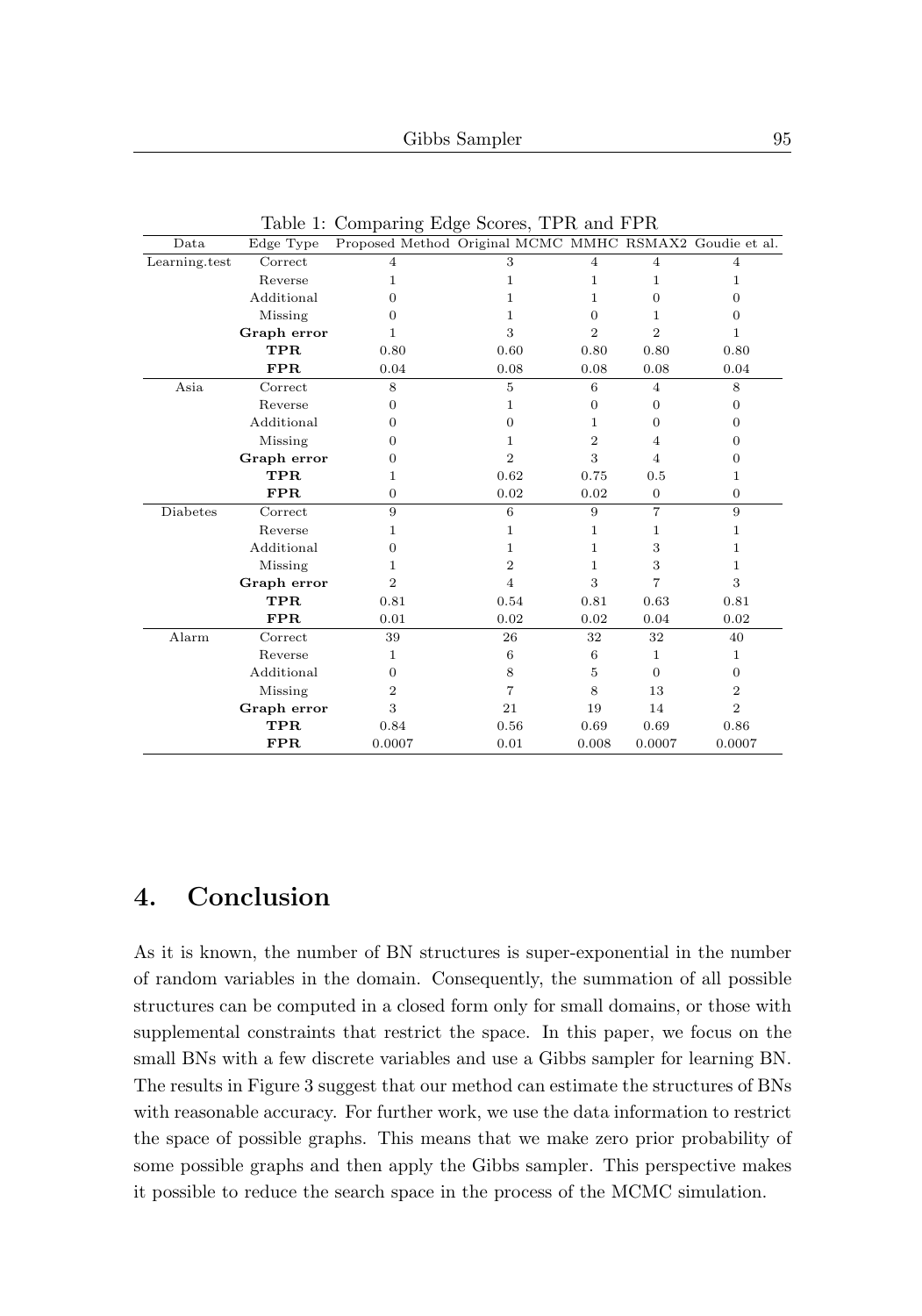# References

- <span id="page-9-1"></span>Arias, J., Gámez, J. A. and Puerta, J. M. (2015). Structural learning of bayesian networks via constrained hill climbing algorithms: Adjusting trade-off between efficiency and accuracy. International Journal of Intelligent Systems, 30(3), 292–325.
- <span id="page-9-9"></span>Beinlich, I.A., Suermondt, H.J., Chavez, R.M. and Cooper, G.F. (1989). The ALARM monitoring system: A case study with two probabilistic inference techniques for belief networks. Springer.
- <span id="page-9-4"></span>Friedman N., and Koller, D. (2003). Being bayesian about network structure. a bayesian approach to structure discovery in bayesian networks. Machine learn $ing, 50(1-2), 95-125.$
- <span id="page-9-10"></span>Fu, F. (2012).Sparse causal network estimation with experimental intervention. University of California, Los Angeles, USA.
- <span id="page-9-3"></span>Giudici, P., and Castelo, R. (2003). Improving markov chain monte carlo model search for data mining. *Machine learning*, **50(1-2)**, 127–158.
- <span id="page-9-6"></span>Goudie, R.J., and Mukherjee, S. (2016). A gibbs sampler for learning dags. The Journal of Machine Learning Research,  $17(1)$ ,  $1032-1070$ .
- <span id="page-9-0"></span>Heckerman, D. (1998) A tutorial on learning with bayesian networks. Learning in graphical models, Springer, 301–354.
- <span id="page-9-7"></span>Heckerman, D. and Geiger, D. (1995). Learning bayesian networks: a unification for discrete and gaussian domains. In Proceedings of the Eleventh conference on Uncertainty in artificial intelligence, Morgan Kaufmann Publishers Inc., 274– 284 1995.
- <span id="page-9-8"></span>Lauritzen, S.L., and Spiegelhalter, D.J. (1998). Local computations with probabilities on graphical structures and their application to expert systems. Journal of the Royal Statistical Society. Series B (Methodological), 50(2), 157–224.
- <span id="page-9-2"></span>Madigan, D., York, J., and Allard, D. (1995). Bayesian graphical models for discrete data. International Statistical Review/Revue Internationale de Statistique, 63(2), 215–232.
- <span id="page-9-5"></span>Niinimaki, T., Parviainen, P., and Koivisto, M. (2012), Partial order mcmc for structure discovery in bayesian networks. arXiv preprint arXiv:1202.3753.